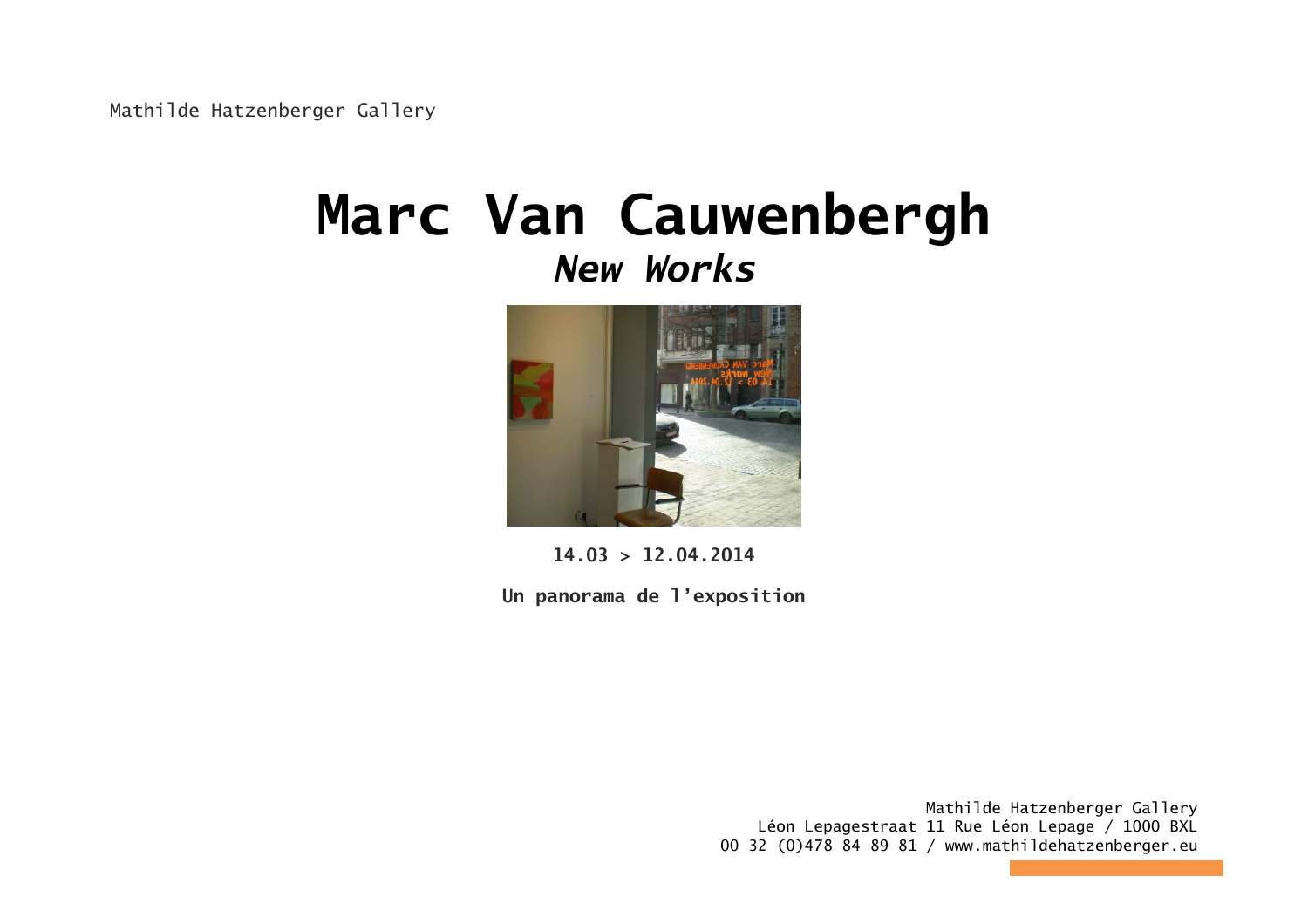

De gauche à droite : *On the verge of snapping*, 2014, 152,5x114,5 cm et *Left motion*, 2014,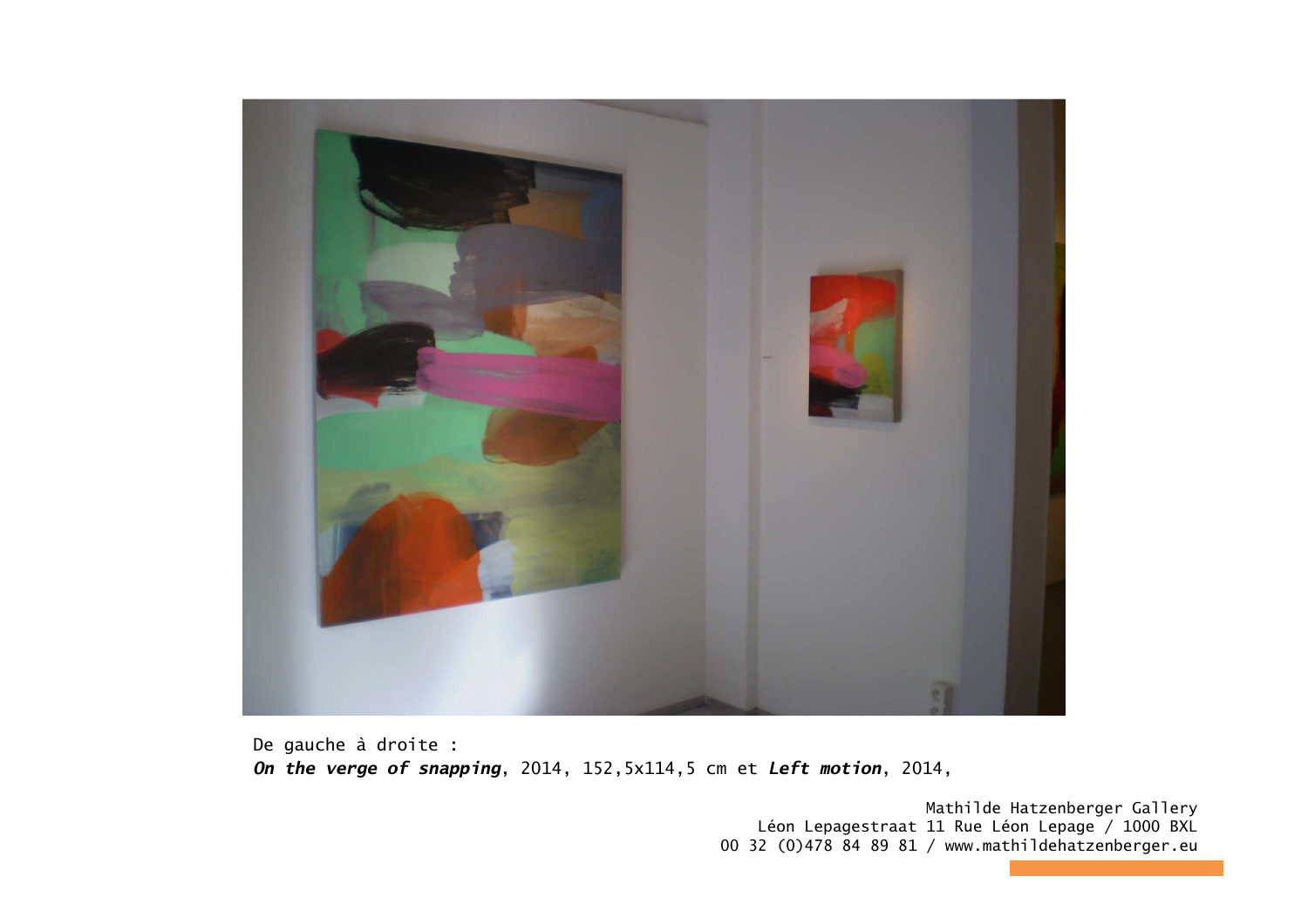

De gauche à droite : *Orange glow, Turbulence*, 2013, 152,5x114,5 cm et *Split*, 2014, chaque huile sur toile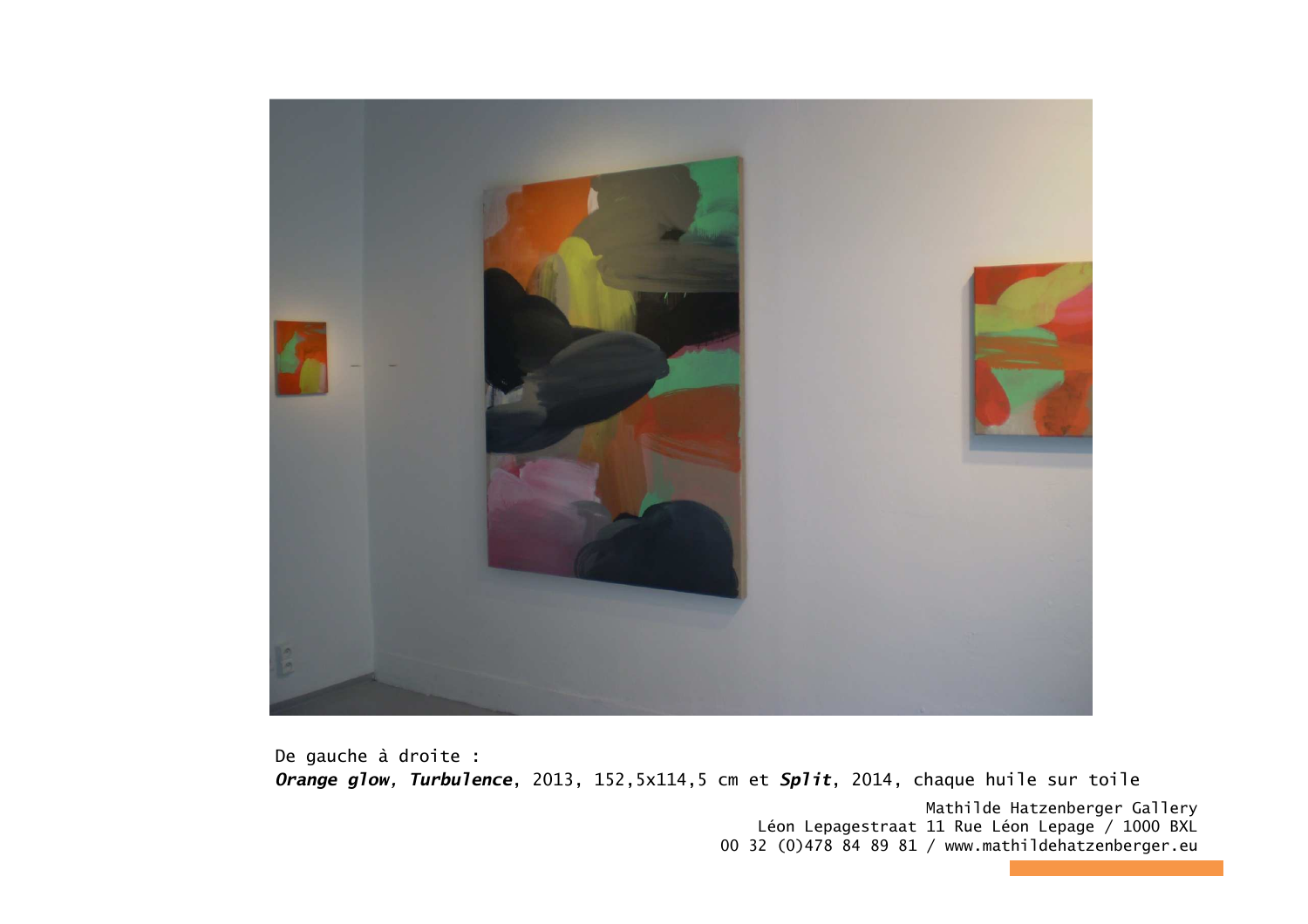

*Orange glow***,** 2013 huile sur toile, 30,5x25,5 cm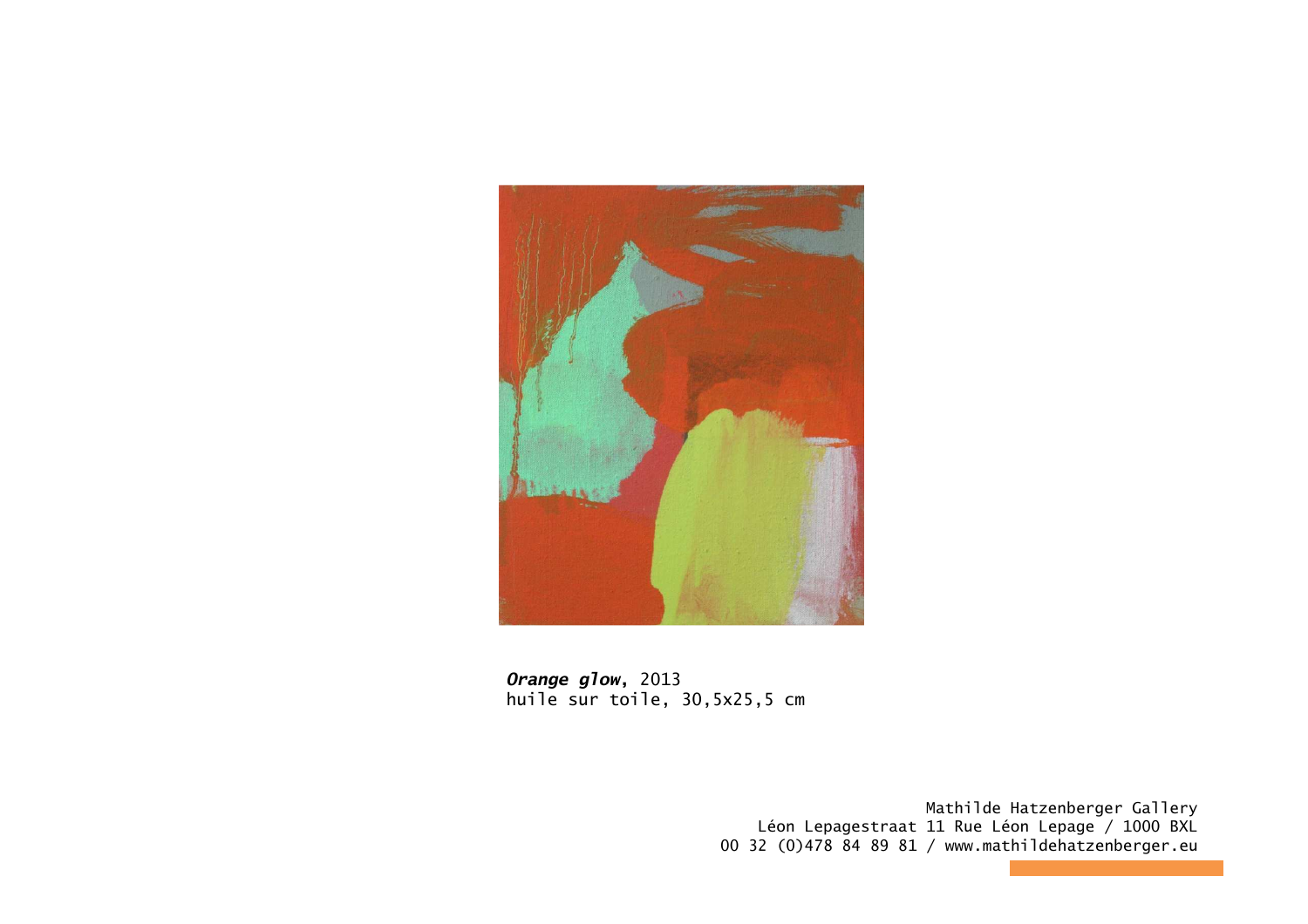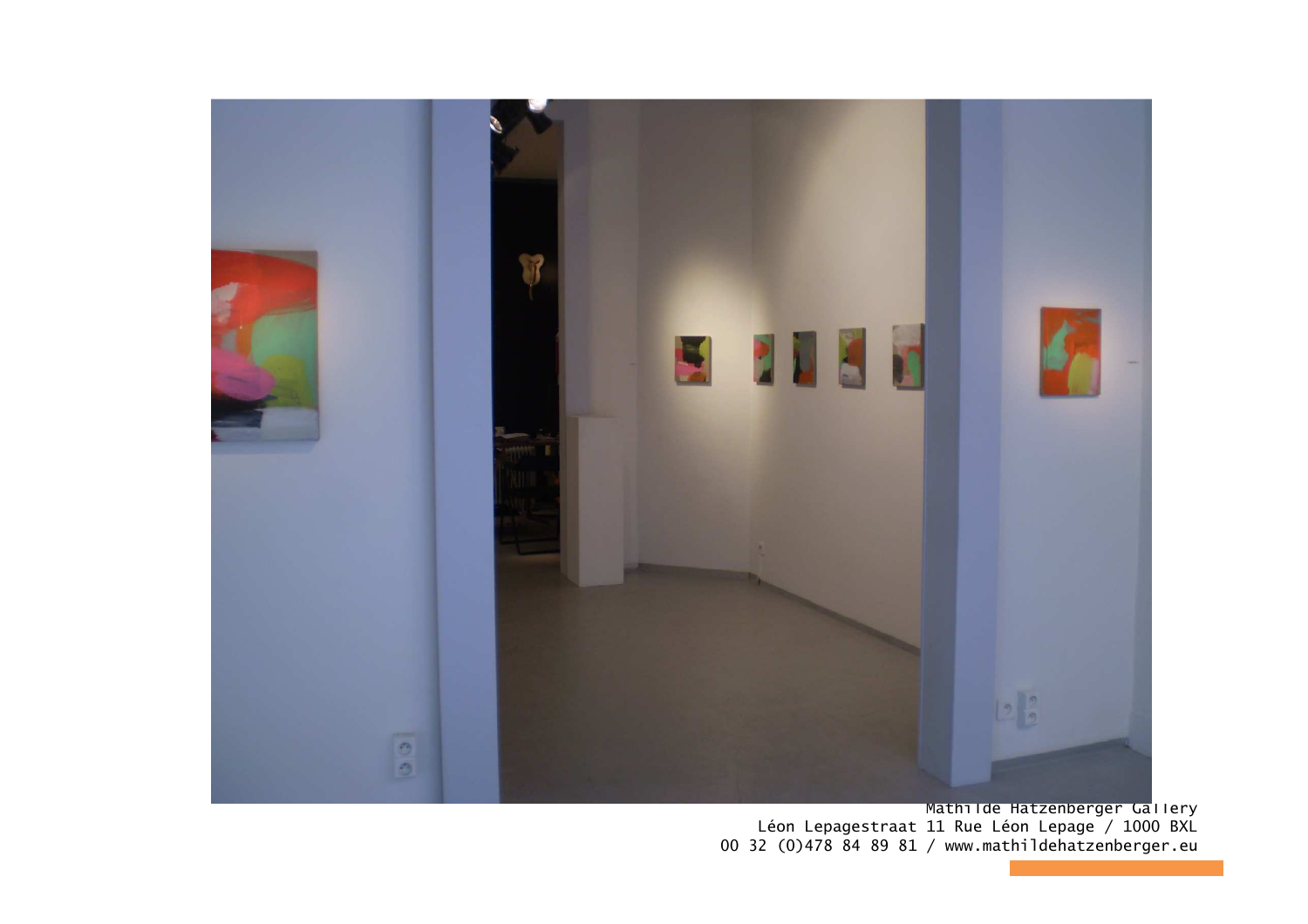

*Left motion*, 2014<br>huile sur toile, 51x38 cm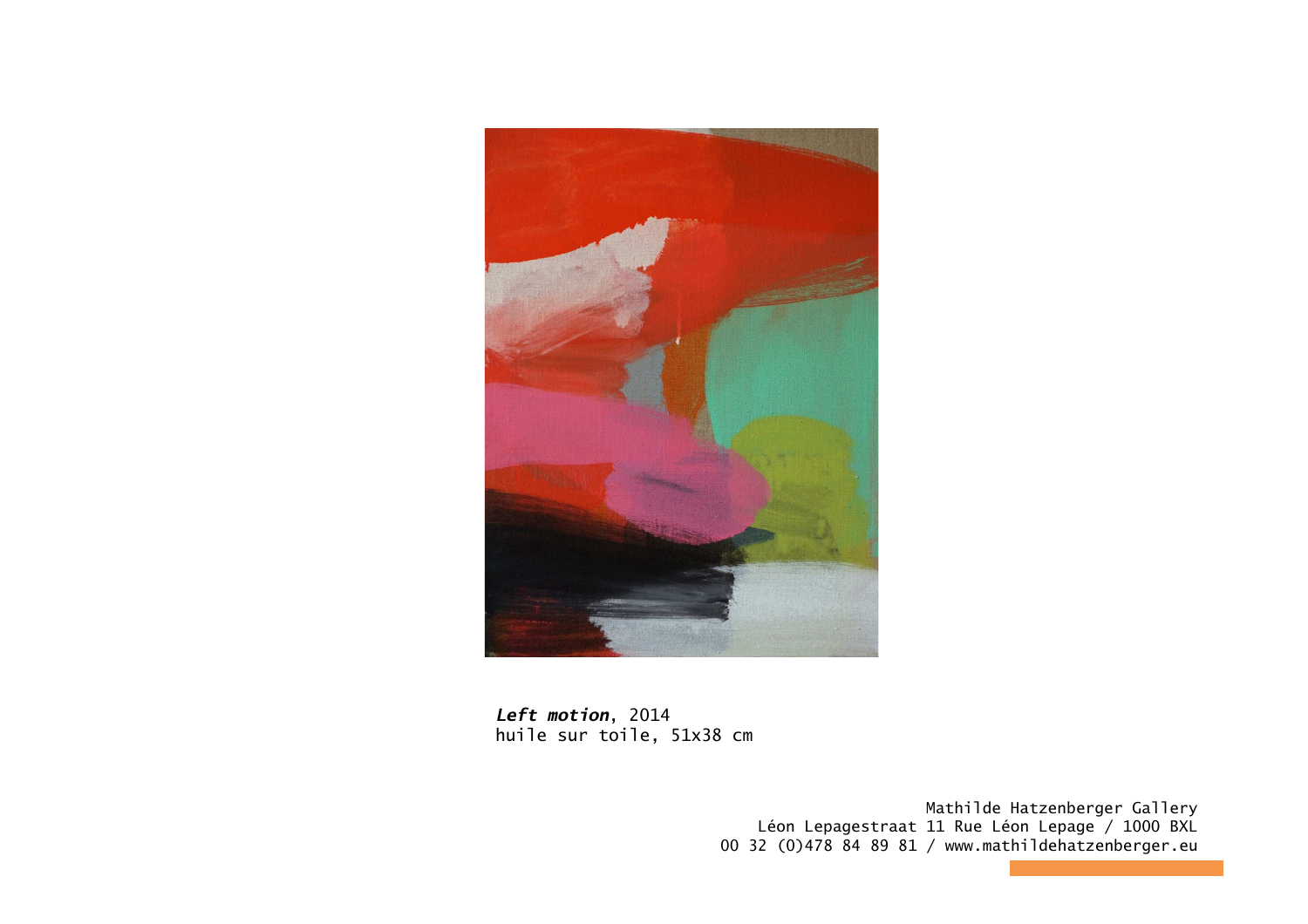

De g. à d. :

 *Tornado*, *Zig zag*, *Downpour*, *Uncertain*, *Tender fight*, *Invasion*, *A winter's night*, 2013-2014, chaque : huile sur toile et 30,5x25,5 cm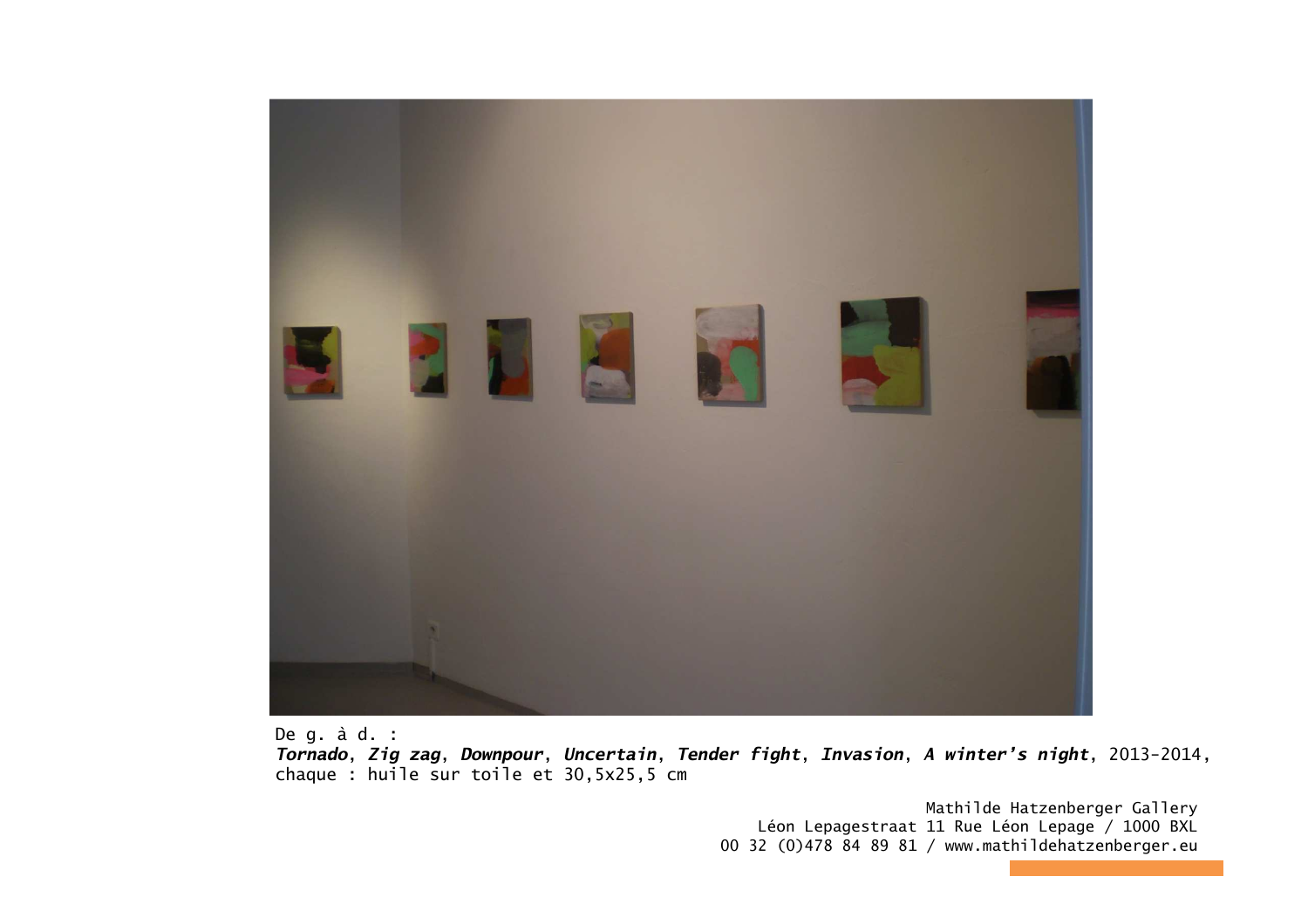

De g. à d. : *Red Cloud,* et *Cool wave*, chaque 2013, huile sur toile, 51x38 cm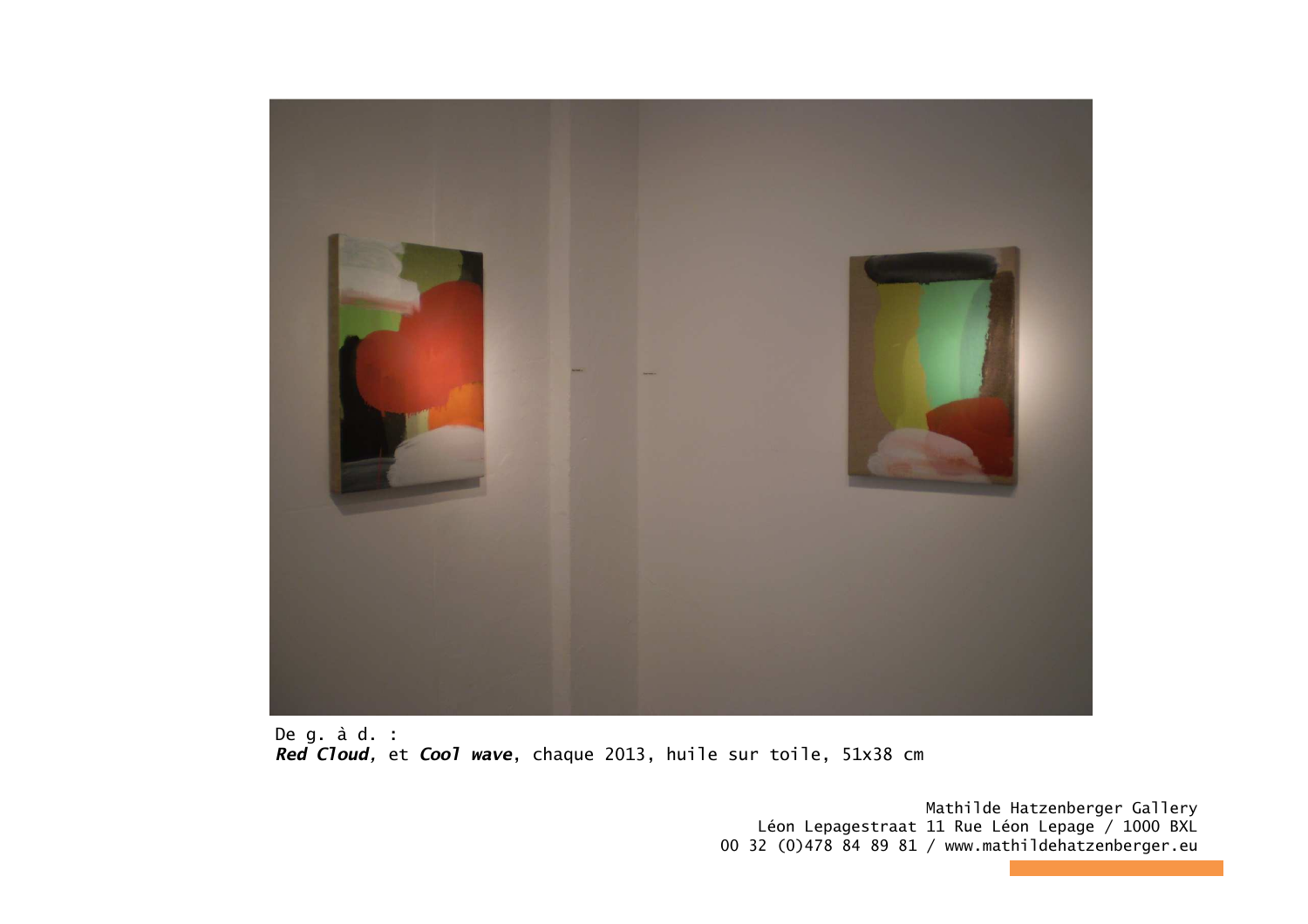

De g. à d. : *Cool wave,* 2012*,* 51x38 cm, *Disintregating* et *Flood*, 2014, hst, 30,5x25,5 cm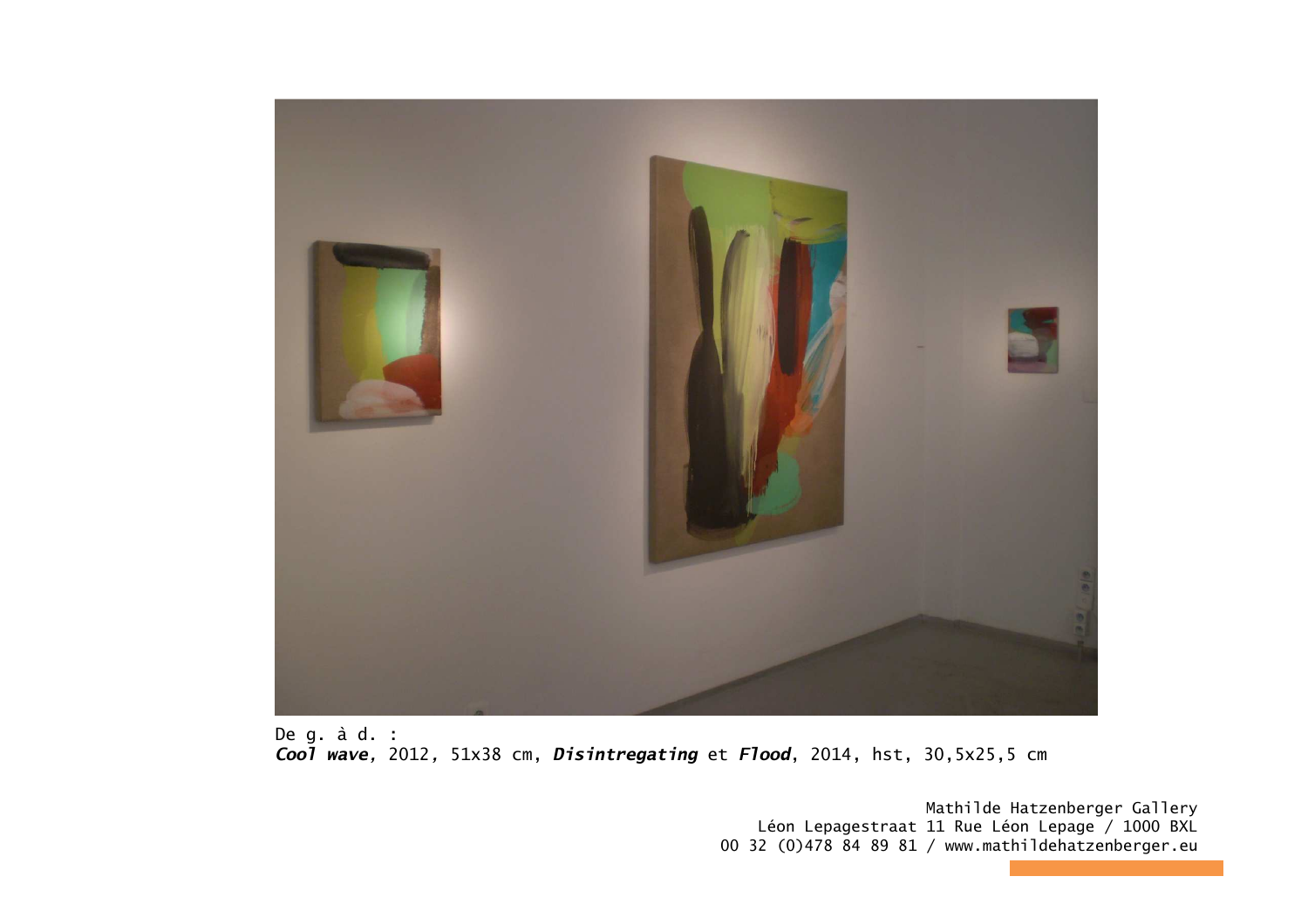

*Disintegrating,* 2012huile sur toile, 152,5x114,5 cm